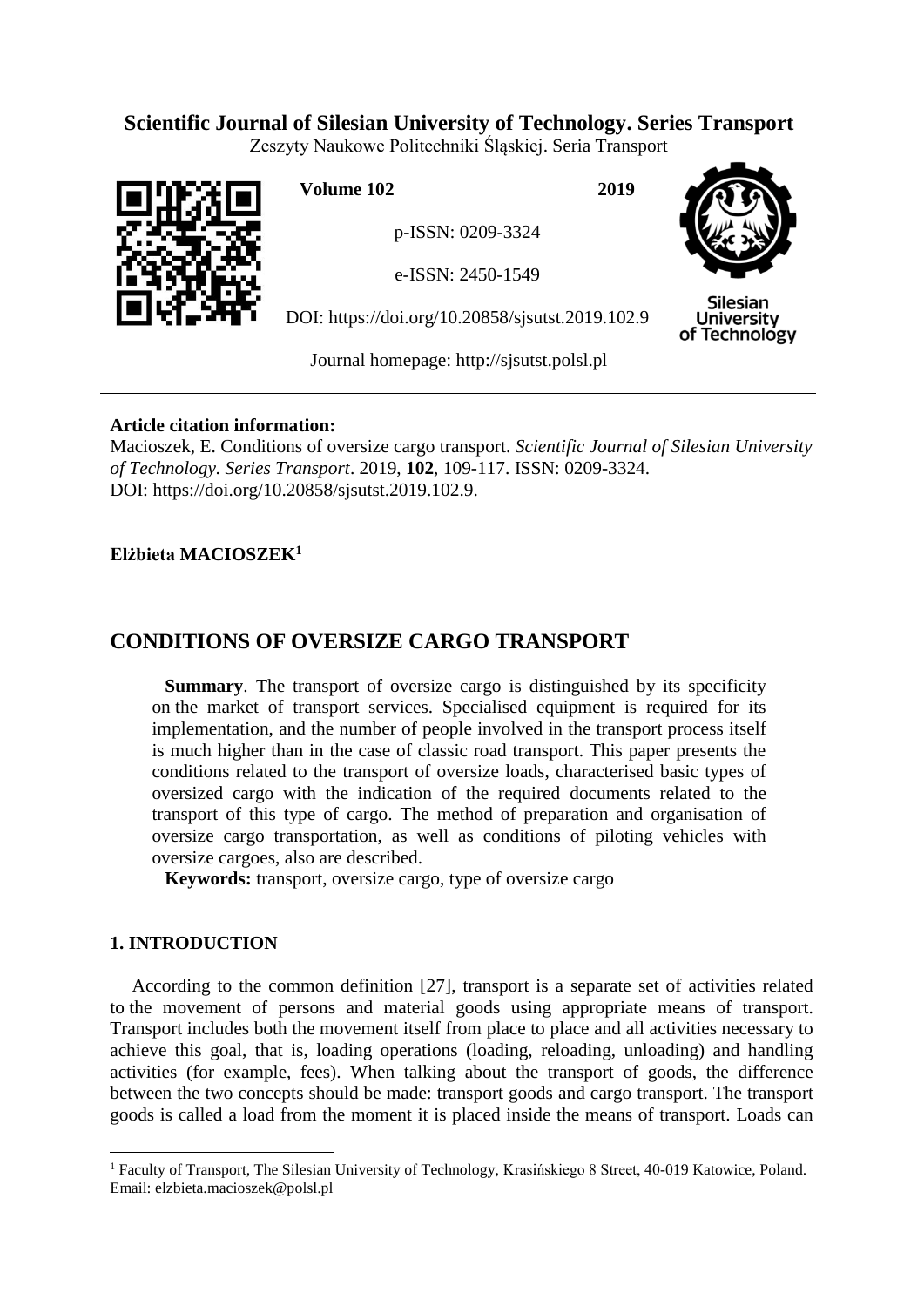be divided for example, into: bulk and groupage, dry and liquid, full load and collective, spatial and weighing, conventional and single, ordinary and courier. We can also distinguish special loads, which include: dangerous loads and oversized loads (also called non-standard, over-metric or oversized).

In Poland, we can distinguish the two most important groups of regulations governing the carriage of oversize cargo. These are the [26] regulations on structural safety of transport, documentation resulting from the vehicles used on land as well as in water transport and the laws and regulations of local law. Legal acts regarding the transport of oversized cargo regulate the carriage of loads in many branches of transport, that is, road, air, rail, sea and inland water transport. The largest number of legal acts concerns the transport of oversized cargo in road transport. This group of legal act includes:

- The Act of 21 March 1985, as amended, on public roads (Dz.U. 1985 No 14, poz. 605) [11].
- Act of 6 September 2001 on road transport (Dz.U. 2001 No 125, poz. 1371) [10].
- Regulation of the Minister of Infrastructure of 16 December 2004 on detailed conditions and procedure for issuing permits for passage of non-normative vehicles (Dz.U. 2004 No 267, poz. 2660) [17].
- Regulation of the Minister of Infrastructure of 26 April 2004 on vehicles performing pilotage (Dz.U. 2004 No 110, poz. 1165) [18].
- Regulation of 28 June 1986 on the principles of competent authorities and the procedure for determining costs associated with defining routes and adapting road sections for the transport of loads with weight and dimensions exceeding the permissible norms for the passage of non-normative vehicles (Dz.U. 1986 No 27, poz. 133) [21].
- Regulation of 31 December 2002 on the technical conditions of vehicles and the obligatory equipment (Dz.U. 2003 No 32, poz. 262 with later changes) [16].
- Regulation on 30 December 2002 on road traffic control (Dz.U. 2002 No 14, poz. 144) [19].
- Regulation of 15 January 2002 on road tolls (Dz.U. 2002 No 8, poz. 60) [25].

In turn, the conditions for the carriage of oversized cargo by rail are regulated by:

- Regulations on the transport of cargo shipments (RPT) PKP CARGO [24].
- Regulation of the Minister of Transport of 7 June 2006 on the type and conditions of transport of things that may cause transport difficulties on the railway (Dz.U. 2006 No 108, poz. 746) [20].

In inland waterways transport of over-sized cargo is defined by a group of legal act:

- Local law regulations issued by territorially competent directors of inland waterways offices.
- Regulation of the Minister of Infrastructure of 28 April 2003 on shipping regulations on inland waterways (Dz.U. 2003 No 212, poz. 2072) [15].

In the case of air transport, the conditions of carriage of oversize cargo are regulated by the Act of 3 July 2002 - Aviation Law (Dz.U. 2002 No 130, poz. 1112), relating to legal relations in the field of civil aviation [13]. However, in maritime transport, the document regulating legal relations related to sea shipping is the Act of 18 September 2001, the Maritime Code (Dz.U. 2001 No. 138, poz. 1545) [12]. In sea transport, however, there are no dedicated legal acts concerning oversize cargo, so they can follow the usual guidelines for safe securing of cargo on a sea-going ship.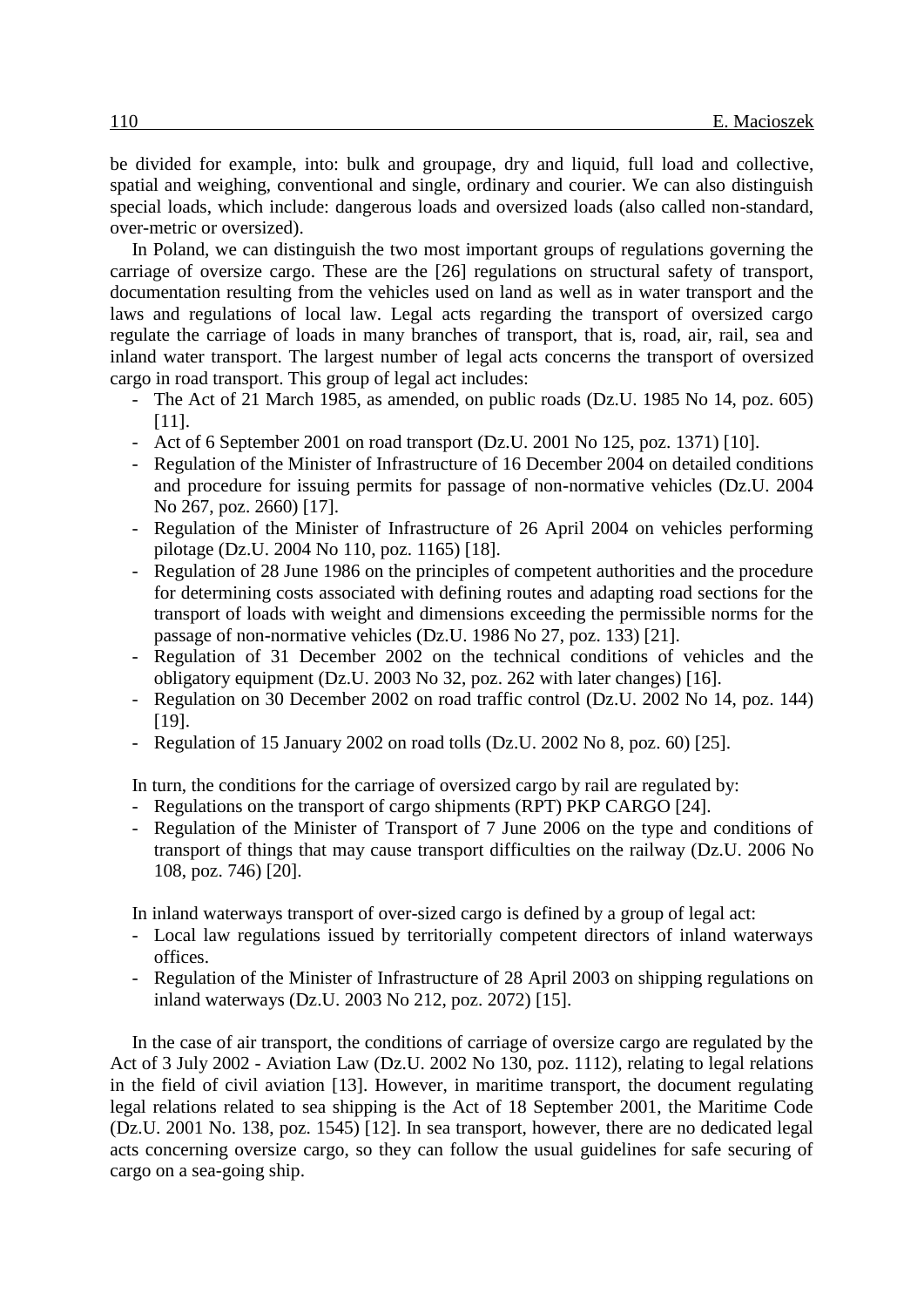This paper presents the conditions related to the transport of oversize loads, characterised basic types of oversized cargo with the indication of the required documents related to the transport of this type of cargo. The method of preparation and organisation of oversized cargo transportation, as well as conditions of piloting vehicles with oversize cargoes, are also described.

The subject of transport of oversize cargo due to its specificity has already been reflected in numerous scientific works, among others in [1,5-9,14].

### **2. TYPES OF OVERSIZED CARGO AND DOCUMENTS CONNECTED WITH THE TRANSPORT**

Oversized cargo can be distinguished as non-standard weight, size and shape that deviates from the standard ones. Special means of transport and reloading machines are necessary to handle and withstand the weight of the load or unusual shape or size of this type of cargo. According to [22], oversize loads can be divided into different categories, taking into account their shape, weight and dimensions for the following types [2,3]:

- Ordinary: These are steel constructions, small machines, industrial equipment, and working machines. The weight of these loads does not exceed 25 tons. These loads are transported by road sets, which are equipped with appropriate marking and security devices. Their dimensions exceed slightly acceptable parameters for road transport (that is, length 15.0 - 16.0 m, width 3.5 - 4.0 m and height 3.0 - 3.5 m).
- Special: Dimensions of these loads exceed the dimensions of the vehicle. The transport of these loads requires the establishment of special road traffic conditions. Transport must be carried out on a specific route. The dimensions of special loads can even reach such values as 5.0 m in length, 7.0 m in width and 6.0 - 7.0 m in height.
- Heavy: Various types of devices, silos, tanks, machine parts, equipment housings, tram and railway carriages. The weight of this type of loads is between 70.0 - 100.0 tons.
- Heavy with concentrated mass: These have a heavy weight in relation to their volume. The weight of some of them can reach up to 200.0 - 300.0 tons. Heavy loads of concentrated mass include, among others, transformers or turbines. This type of heavy loads can be transported overland, but only with the use of special multi-axle trailers. This oversized load transport may also take place by rail.
- Heavy spatial: These can only be transported by sea or inland waterways. The weight of this type of load can be as high as 900.0 tons, while the height of 40.0 m. This group of loads includes among others, water pipes and port cranes.
- Long: The length of these often reaches 40.0 60.0 m, with the remaining dimensions of the load, usually falling within the norm, including among others, pillars, propeller blades, reactors, etc.

Depending on the type of oversize cargo being carried, different types of transport documents are required. Requirements regarding documentation are defined in art. 87 of the Act of 6 September 2001 on road transport [10]. The driver while performing this type of transport should show, at the request of an authorised inspection body, tachograph records, driver card and such documents as [10,28]:

- in the case of road transport, an extract from the authorisation to pursue the occupation of road transport operator or an excerpt from the license.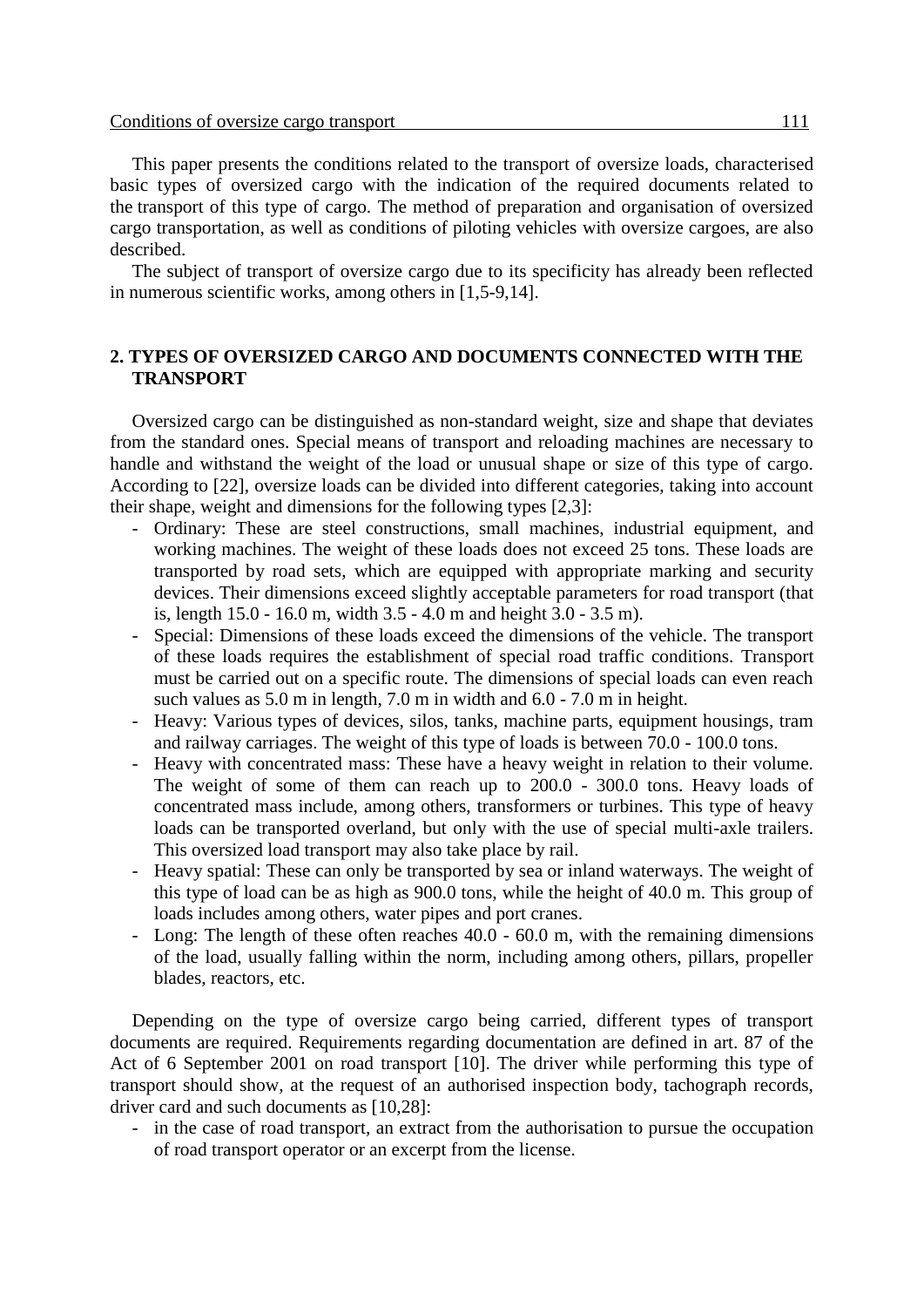- in the case of road transport of goods, documents related to the transported cargo as well as: appropriate permit required in international road transport, certificate required in accordance with the agreement on international transport of perishable foodstuffs and on special means of transport intended for such transport (ATP), vehicle passage, with or without cargo, with weight, axle loads or dimensions exceeding the values specified in separate regulations, documents required for the carriage of animals, documents required for the carriage of waste, including for the transporting waste issued by the competent authority confirmation of the possession of the registration number referred to in the Act of 14 December 2012 on waste (Dz. U. from 2013 year poz. 21), if the entry in the register is required, a certificate confirming that the vehicle meets the relevant safety requirements or conditions for entry into service, if required, in international road transport - driver's certificate, if required, device referred to in art. 13 and par. 3 of the Act of 21 March 1985 on public roads.

#### **3. PREPARATION AND ORGANISATION OF OVERSIZED CARGO TRANSPORT**

In Poland, Directive 2002/7/WE of the European Parliament and of the Council of Europe of 18 February 2002 [23] is in force for vehicles using roads within the territory of the community, the maximum permitted dimensions of vehicles in domestic and international traffic and maximum permitted loads in international traffic. They are as follows: the maximum permitted length of vehicles is:

- motor vehicle 12.0 m.
- articulated vehicle 16.5 m.
- road train 18.75 m.
- The maximum allowed width of vehicles is:
- all vehicles 2.55 m.
- superstructure of refrigerated vehicles 2.6 m.
- The maximum height allowed for vehicles is 4.0 m.

Maximum permissible vehicle weights:

- road trains or articulated vehicles 40,0 tons.
- articulated vehicles transporting forty foot containers 44.0 tons.

The Directive [23] also allows carriers in EU countries to allow vehicles in their own territory, which are intended for the transport of goods whose parameters do not meet the above-mentioned conditions. This is enabled by a special permit, which is issued by the relevant state authorities. It is also possible to organise this kind of transport without having such permission. This second option in accordance with the Directive allows the execution of well-defined operations in the transport of oversize vehicles, which are necessary, as exemplified by the logging of trees in the forestry industry. In this case, the oversize vehicle can be replaced by an oversized road train consisting of vehicles, trailers or semi-trailers in accordance with the applicable parameters.

In Poland, in order to obtain a permit for an oversize vehicle transport preparing, an application must be submitted to the appropriate authority that is responsible for issuing this type of document. The application must contain the following data [23]:

- applicant's data, including the list of persons performing transport.
- date and exact address of the source and destination place.
- type of cargo and its mass and brand.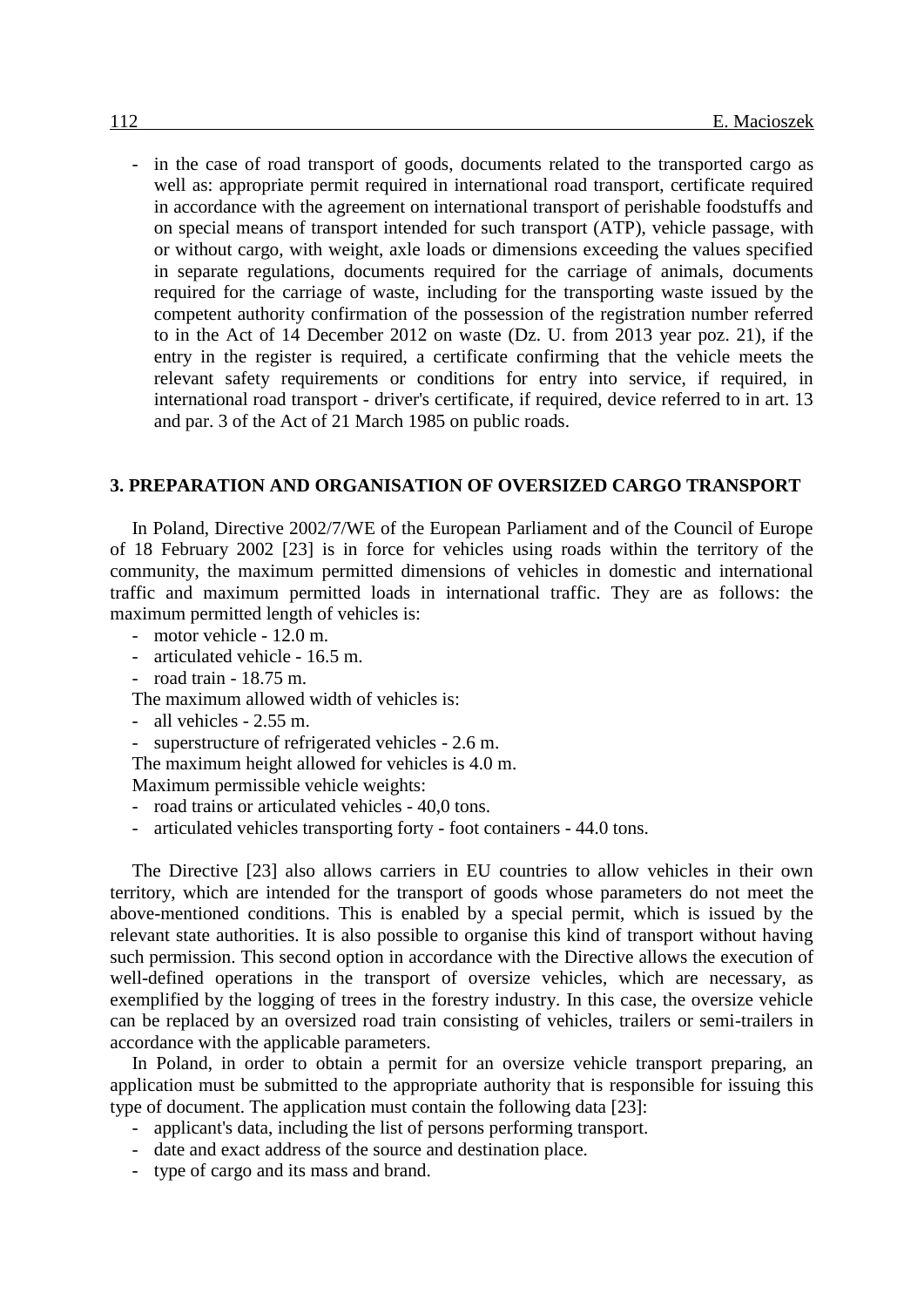- type, registration number, date of first registration.
- own weight, permissible load capacity.
- number of vehicle axles and number of wheels on each axle (in the case of a combination of vehicles, these data are given separately for the motor vehicle and trailer, including semi-trailers).
- dimensions and the actual total weight of a single vehicle or combination of vehicles with and without load.
- wheelbase and pressures of each axle of the vehicle together with the load and without load.
- for non-standard vehicles with an actual total weight exceeding the permissible total weight or with exceeded axle load norms, the consignor's statement justifying that the carried cargo cannot be divided into smaller parts.
- information on whether the vehicle has pneumatic or equivalent suspension.

Issuing the permits is handled by the starosta, who may issue two types of permits:

- for an indefinite period of time for journeys of an over-sized low-speed vehicle, agricultural tractor or special vehicle, the width of which does not exceed 3.5 m, whereas the total weight, axle loads, length and height are normative.
- for a definite period of time for an oversize vehicle, the length of which is greater than the maximum permissible by 2.0 m, and the width does not exceed 3.2 m, while the total weight, axle loads and height are normative.

Permission for one-time travel at a specified time and after a well-established route of oversized vehicles other than those mentioned above is issued by GDDKiA (General Director of National Roads and Motorways). Such permits are issued for a period of 7 days, and the transit should not be longer than 72 hours. In addition, the customs office issues the permit for a single passage on national roads at a specific time of the vehicle that crosses the state border when entering the territory of the Republic of Poland. Permission for this type of travel is issued for an oversized vehicle that crosses the state borders and its parameters meet one of the following conditions:

- height, total weight and axle loads are normative.
- overall width does not exceed 3.0 m.
- the total length is greater than the permissible maximum by 2.0 m.
- the pressure of the single axle or the sum of the pressures of the component axes or both elements jointly exceed the permissible values by no more than 15%.

In the case of transporting oversize cargo, it is required to use the services of a specialised pilot company and police pilotage. This is precisely regulated by the Regulation of the Minister of Infrastructure of 26 April 2004 on vehicles that perform this type of pilotage. The tasks to start with are: identification of cargo, checking transport capacity and selection of appropriate vehicles. The next thing that needs to be done is the detailed development of the optimal route. Particular attention should be paid to the width of roads, the height and width of overpasses and bridges, signs and poles next to roads, roundabouts, specific vehicle pressure on the road, electric traction and the condition of roads where the vehicle is planned to travel with oversize cargo. The road on which the vehicle is planned to travel with oversize cargo must meet the following requirements:

- there are no breakthroughs and landslides on the way.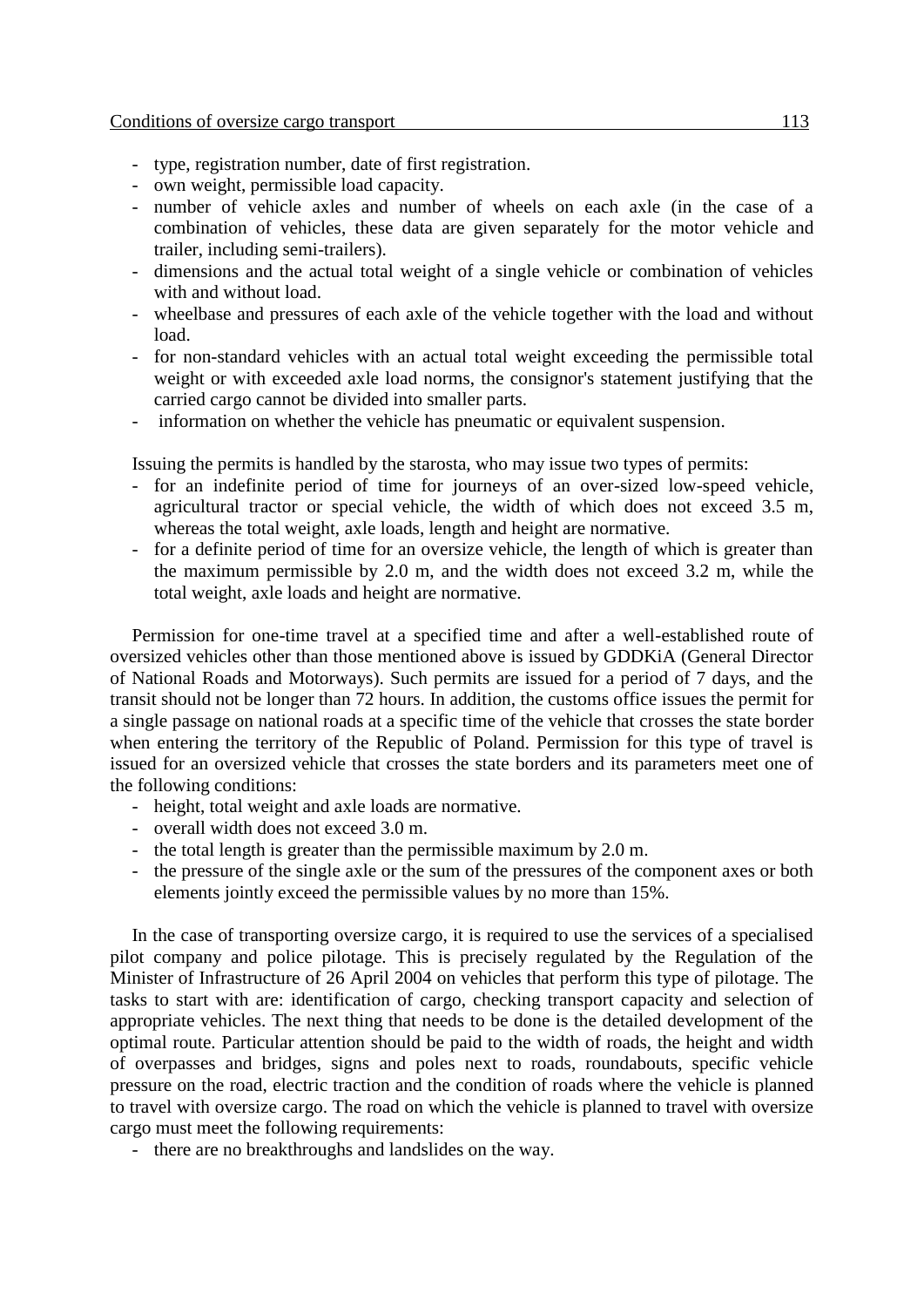- the vertical gauge of the road is greater than the height of the vehicle together with the load by 0.1 m.
- horizontal road gauge is greater than the width of the vehicle together with the load by 1.0 m.
- the assessment of the technical condition of the platform is equal to or greater than 3 (on a scale from 0 to 5).

#### **4. CONDITIONS FOR THE SUPERVISION OF OVERSIZE CARGO TRANSPORT**

The duties of the pilot during the transport of oversize cargo is to ensure the proper organisation of the trip, as well as direct supervision of the passage of vehicles both during the journey and during the stoppage. The pilot is therefore obliged to ensure maximum safety and minimise road distress. According to road traffic regulations, the pilot may, to some extent, manage traffic at a certain stretch of road or at a given point of transport infrastructure. A pilot who issues signals and commands takes precedence over light signals and road signs. The rights of a pilot vehicle that is properly marked can be compared to that of a privileged vehicle. This vehicle, however, must be specially equipped and marked.

#### **5. CONCLUSIONS**

Transport is one of the most important sectors of the economy of any economically developed country. At present, it is difficult to imagine the global economy without a network of roads and vehicles. The development of transport companies operating in current markets is associated with a continuous increase in demand for transport services. Both in Poland and in the world, new transport companies are created to provide these services, this, in turn, results in increased competition and competition for the customer in the transport market.

Transportation of oversize cargo is a specific field in the service market. Specialised equipment is required, and the number of people involved in the transport process itself is much higher than in the case of classic road transport. The difficulty in carrying out this type of transport is indicated in the number of required permits for transit, with completely unadapted road infrastructure at many points of the transport network. In turn, the disadvantage of oversize transport is usually a long time of transport from the point of origin to the destination because of frequent restrictions and low speed.

#### **References**

- 1. Ambroziak Tomasz, Dariusz Pyza. 2011. "Problematyka wykorzystania różnych form transportu w aspekcie zrównoważonego rozwoju infrastruktury transportowej". *Logistyka* 4: 33-42. ISSN 1231-5478. [In Polish: "Problems of using various forms of transport in the aspect of sustainable development of transport infrastructure"].
- 2. Brandt Jakub. 2015. "Przewozy ponadgabarytowe". Available at: http://logistyka.blox.pl/2015/02/Przewozy-ponadgabarytowe.html.
- 3. Christowa Dobrowolska Maria. 2011. "Logistyka i technika transportu ładunków nienormatywnych drogą wodną"*. Logistyka* 5: 468-473. ISSN 1231-5478. [In Polish: ...Logistics and technique of transporting non-standard loads by water"...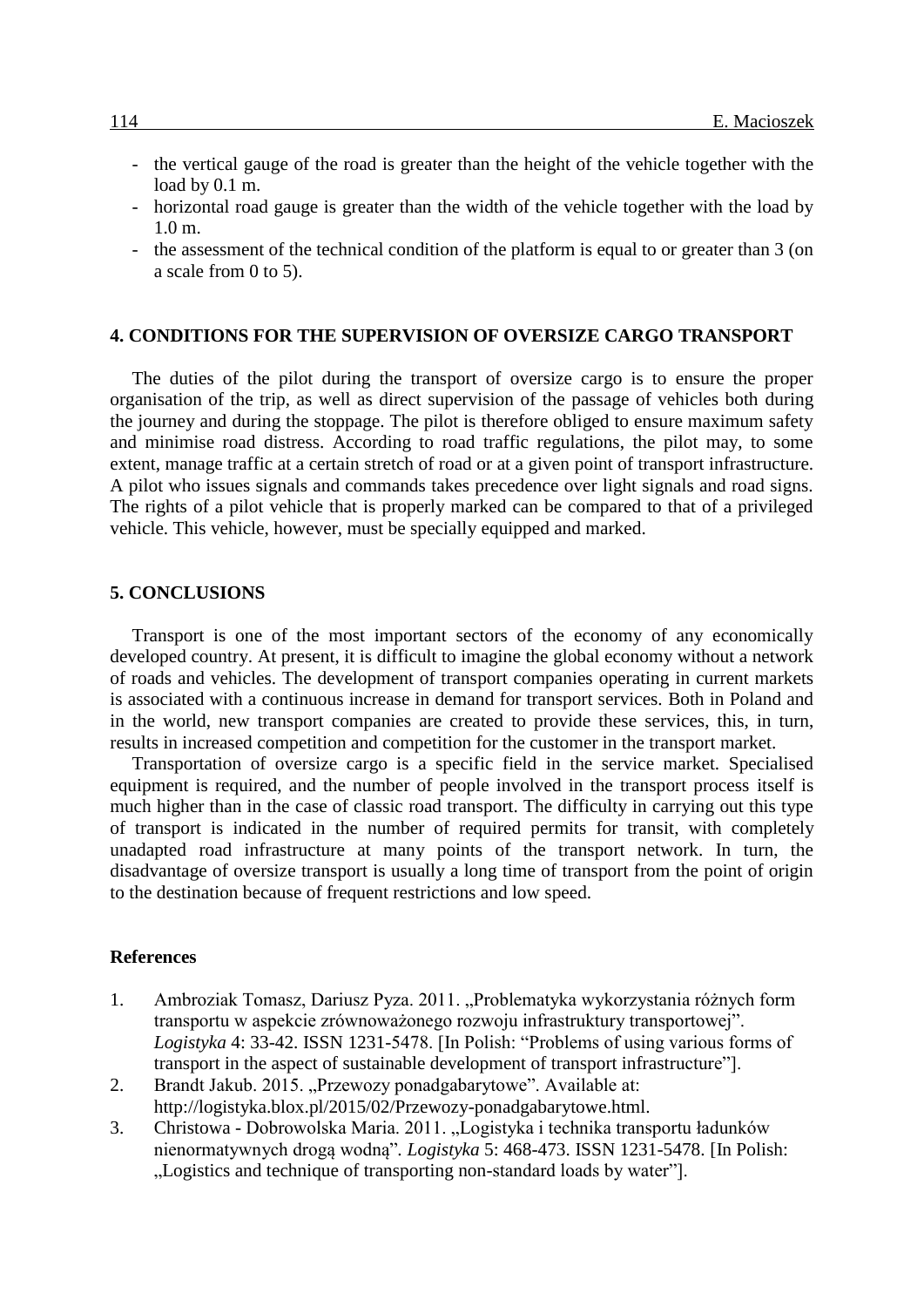- 4. Dedík Milan, Jozef Gašparík, Zdenka Záhumenská, Vladimír Ľupták, Zdeněk Hřebíček. 2018. "Proposal of the measures to increase the competitiveness of rail freight transport in the EU". *Nase More* 65(4): 202-207.
- 5. Dyczkowska Jolanta. 2011. "Śródlądowy transport wodny a zintegrowany system logistyczny". *Logistyka* 2: 119-128. ISSN 1231-5478. [In Polish: "Inland water transport an integrated logistics system"].
- 6. Jacyna Marianna, Piotr Golebiowski, Emilian Szczepanski. 2015. "City transport service model taking into account different means of transport". *9th International Scientific Conference on Transport Means.* Kaunas University of Technology, Kaunas, Lithuania, October 22-23, 2015. *Transport Means - Proceedings of the International Conference.* 2015. P. 160-168.
- 7. Jacyna Marianna, Mariusz Izdebski, Emilian Szczepanski, Pawel Golda. 2018. "The task assignment of vehicles for a production company". *Symmetry* 10(11). Article Number: 551.
- 8. Jacyna Marianna, Mariusz Wasiak. 2015. "Multicriteria decision support in designing transport systems". 15th International Conference on Transport Systems Telematics (TST). Wroclaw University of Technology, Wroclaw, Poland. April 15-17, 2015. *Tools of Transport Telematics. Communications in Computer and Information Science* 531: 11-23.
- 9. Jacyna-Golda Ilona, Mariusz Izdebski, Emilian Szczepanski. 2016. "Assessment of the method effectiveness for choosing the location of warehouses in the supply network". 16th International Conference on Transport Systems Telematics (TST). Katowice Ustron, Poland. March 16-19, 2016. Challenge of Transport Telematics, TST 2016. *Communications in Computer and Information Science* 640: 84-97.
- 10. Kancelaria Sejmu RP: Ustawa z dnia 6 września 2001 roku o transporcie drogowym. Dz.U. 2001 nr. 125, poz. 1371. [In Polish: The office of the Polish Parliament: The act of 6 of September 2001 on road transport. Dz.U. 2001 No. 125, item 1371].
- 11. Kancelaria Sejmu RP: Ustawa z dnia 21 marca 1985 roku z późniejszymi zmianami o drogach publicznych. Dz.U. 1985 nr. 14, poz. 60. [In Polish: The office of the Polish Parliament: The act of 21 of March 1985 with later changes on public roads. Dz.U. 1985, No. 14, item 60].
- 12. Kancelaria Sejmu RP: Ustawa z dnia 18 września 2001 roku: Kodeks Morski. Dz.U. 2001 nr. 138, poz. 1545. [In Polish: The chancellery of the Sejm of the Republic of Poland: The Act of 18 of September 2001: The Maritime Code. Dz.U. 2001 No 138, issue 1545].
- 13. Kancelaria Sejmu RP: Ustawa z dnia 3 lipca 2002 roku Prawo Lotnicze. Dz.U. 2002 nr 130, poz. 1112. [In Polish: The chancellery of the Sejm of the Republic of Poland: The Act of 3 of July 2002: The Aviation Law. Dz.U. 2002 No 130, issue 1112].
- 14. Krile Srećko, Darijo Mišković. 2018. "Optimal use of container ships for servicing among small ports". *Nase More* 65(1): 18-23.
- 15. Minister Infrastruktury RP: Rozporządzenie Ministra Infrastruktury z dnia 28 kwietnia 2003 roku w sprawie przepisów żeglugowych na śródlądowych drogach wodnych. Dz.U. 2003 nr. 212, poz. 2072. [In Polish: Minister of Infrastructure of the Republic of Poland: Regulation of the Minister of Infrastructure of 28 April 2003 on shipping regulations on inland waterways. Dz.U. 2003 No 212, issue 2072].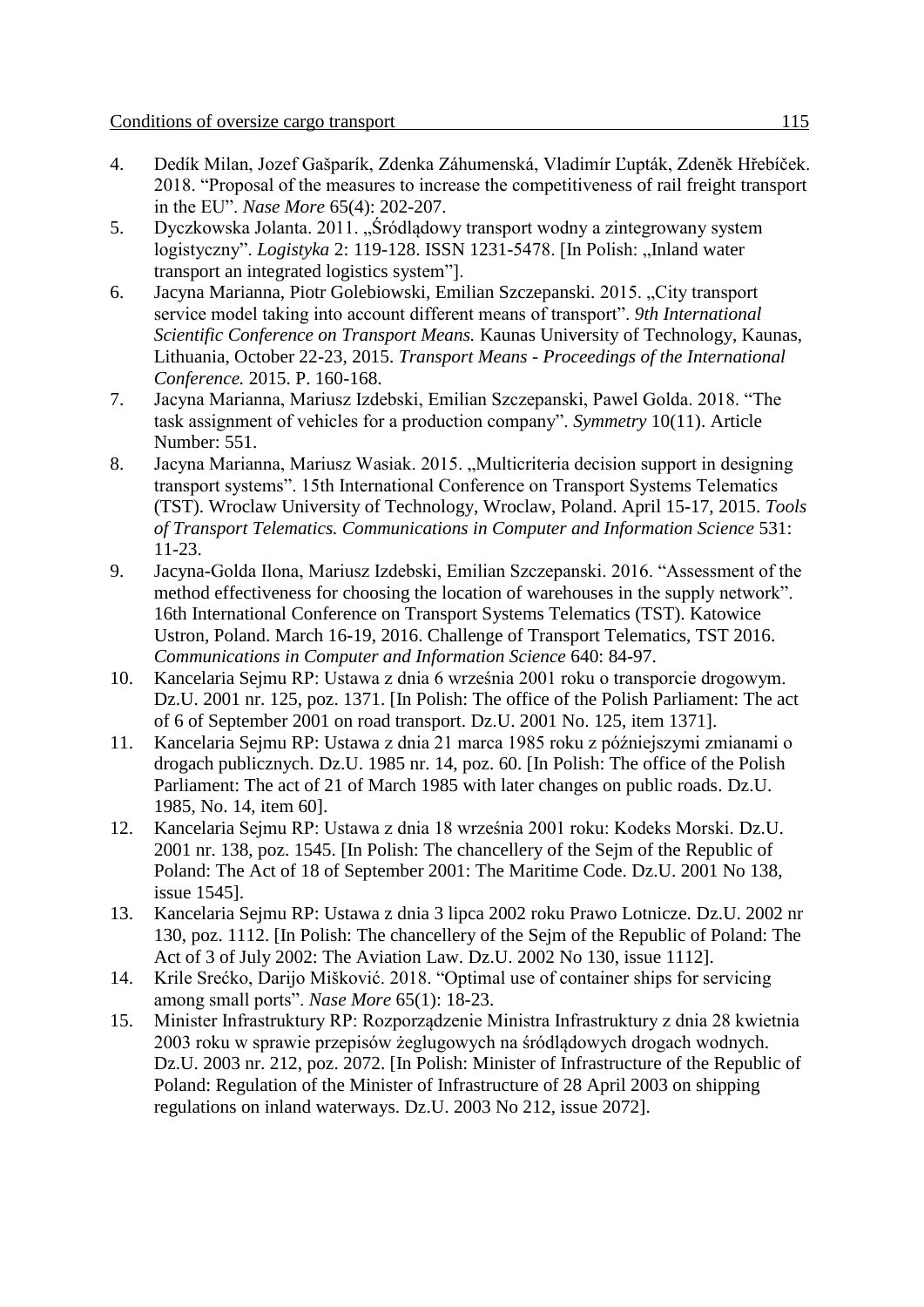- 16. Minister Infrastruktury RP: Rozporządzenie ministra infrastruktury z dnia 31 grudnia 2002 roku w sprawie warunków technicznych pojazdów oraz zakresu ich niezbędnego wyposażenia. Dz.U. 2003 nr. 32, poz. 262 z późn. zm. [In Polish: Minister of Infrastructure of the Republic of Poland: Regulation of the Minister of Infrastructure of 31 of December 2002 regarding the technical conditions of vehicles and the scope of their necessary equipment. Dz.U. 2003 No. 32, item 262 with later changes].
- 17. Minister Infrastruktury RP: Rozporządzenie Ministra Infrastruktury z dnia 16 grudnia 2004 roku w sprawie szczegółowych warunków i trybu wydawania zezwoleń na przejazd pojazdów nienormatywnych. Dz.U. 2004 nr. 267, poz. 2660. [In Polish: Minister of Infrastructure of the Republic of Poland: Regulation of the Minister of Infrastructure of 16 December 2004 on detailed conditions and procedure for issuing permits for passage of non-normative vehicles. Dz.U. 2004 No. 267, issue 2660].
- 18. Minister Infrastruktury RP: Rozporządzenie Ministra Infrastruktury z dnia 26 kwietnia 2004 roku w sprawie pojazdów wykonujących pilotaż. Dz.U. 2004 nr. 110, poz. 1165. [In Polish: Minister of Infrastructure of the Republic of Poland: Regulation of the Minister of Infrastructure of 26 April 2004 on vehicles performing pilotage. Dz.U. 2004 No. 110, issue 1165].
- 19. Minister Spraw Wewnętrznych i Administracji: Rozporządzenie z dnia 30 grudnia 2002 w sprawie kontroli ruchu drogowego. Dz.U. 2002 nr 14, poz. 144. [In Polish: Minister of the Interior and Administration: Regulation of 30 December 2002 on road traffic control. Dz.U. 2002 No 14, issue 144].
- 20. Minister Transportu: Rozporządzenie Ministra Transportu z dnia 7 czerwca 2006 roku w sprawie rodzaju i warunków przewozu rzeczy mogących powodować trudności transportowe przy przewozie koleją. Dz.U. 2006 nr 108, poz. 746. [In Polish: Minister of Transport: Regulation of the Minister of Transport of 7 of June 2006 on the type and conditions of transport of things that may cause transport difficulties on the railway transport. Dz.U. 2006 No 108, issue 746].
- 21. Minister Infrastruktury RP: Rozporządzenie z dnia 28 czerwca 1986 roku w sprawie zasad organów właściwych oraz trybu ustalania kosztów związanych z określeniem tras przejazdu i przystosowaniem odcinków dróg do przewozu ładunków o masie i gabarytach przekraczających dopuszczalne normy dla przejazdu pojazdów nienormatywnych. Dz.U. 1986 nr. 27, poz. 133. [In Polish: Minister of Infrastructure of the Republic of Poland: Regulation of the Minister of Infrastructure of 28 June 1986 on the principles of the competent authorities and the procedure for determining the costs associated with defining the route and adopting road sections for the transport of goods with a weight and dimensions exceeding the permissible norms for the passage of nonnormative vehicles. Dz.U. 1986 No. 27, issue 133].
- 22. Neider Janusz. 2012 *Transport Międzynarodowy.* Warsaw: Polish Economic Publisher. ISBN: 978-83-208-2191-8. [In Polish: *International Transport*].
- 23. Directive 2002/7/EC ff the European Parliament And Of The Council of 18 February 2002 amending Council Directive 96/53/EC laying down for certain road vehicles circulating within the Community the maximum authorised dimensions in national and international traffic and the maximum authorised weights in international traffic. Official Journal of the European Communities 9.3.2002.